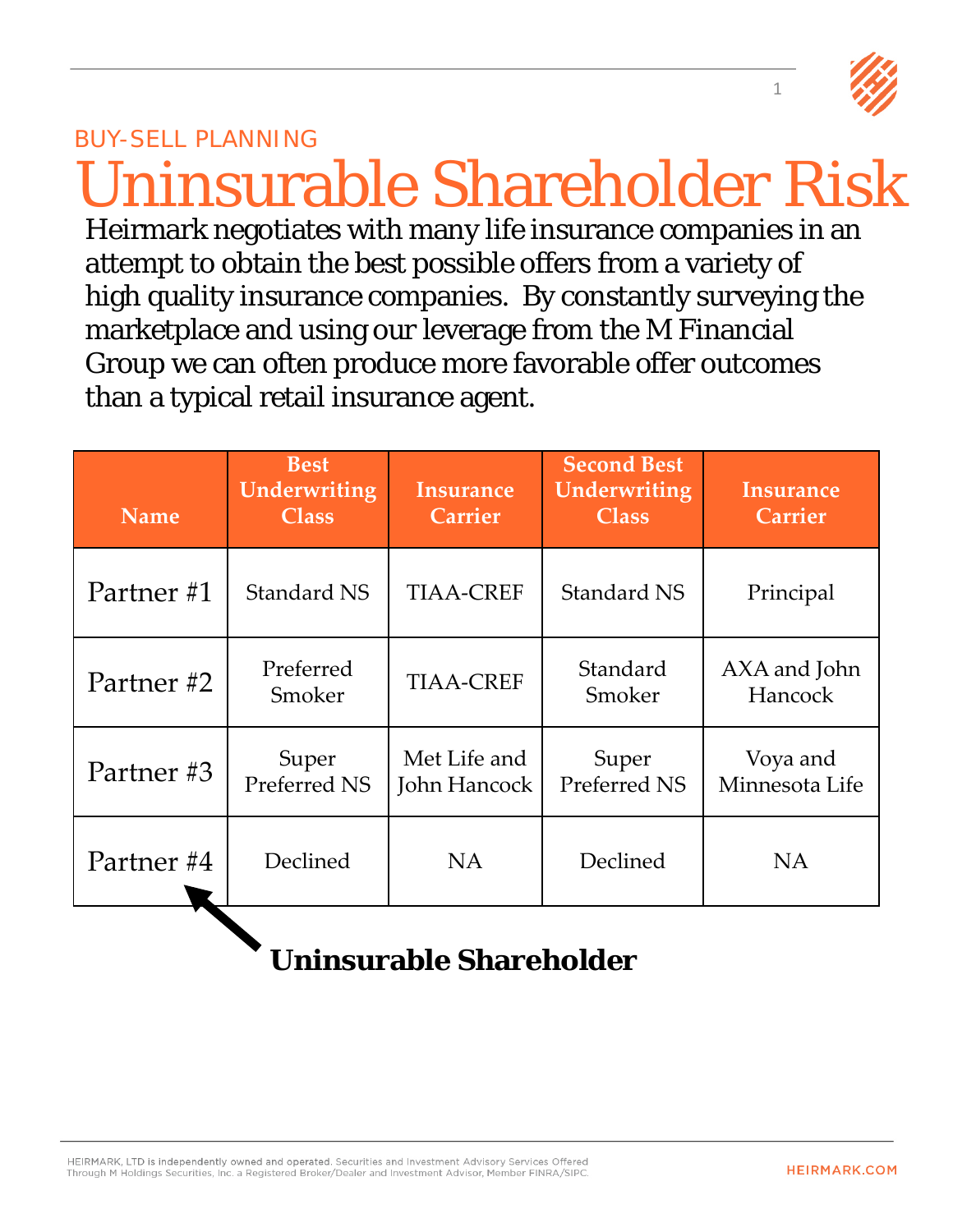

The impact of not being able to insure a shareholder falls<br>primarily on the surviving shareholders. Unfortunately, it is also likely that the uninsured shareholder is probably the one who will trigger a buy-out first. Using permanent life<br>insurance on the lives of the insurable shareholders may provide several key advantages to funding the buy-out of an uninsurable shareholder:

- Cash value accumulates inside a permanent life insurance policy on a tax-deferred basis.
- Cash value can be accessed at any point in time for any reason through policy withdrawals and loans.
- The build-up of cash values creates a source of capital or may be considered a "Side-fund" for at least a partial cash buy-out of the uninsured shareholder.
- Policies on the insurable shareholders may be increased (within limits) to eventually recoup future cost of funding the uninsurable risk.
- Many permanent policies have flexible premiums and funding elements so that changes can be made in the future should circumstances dictate.
- If lending rates are more favorable from a bank or other source, you can pledge cash value life insurance policies as collateral against these loans.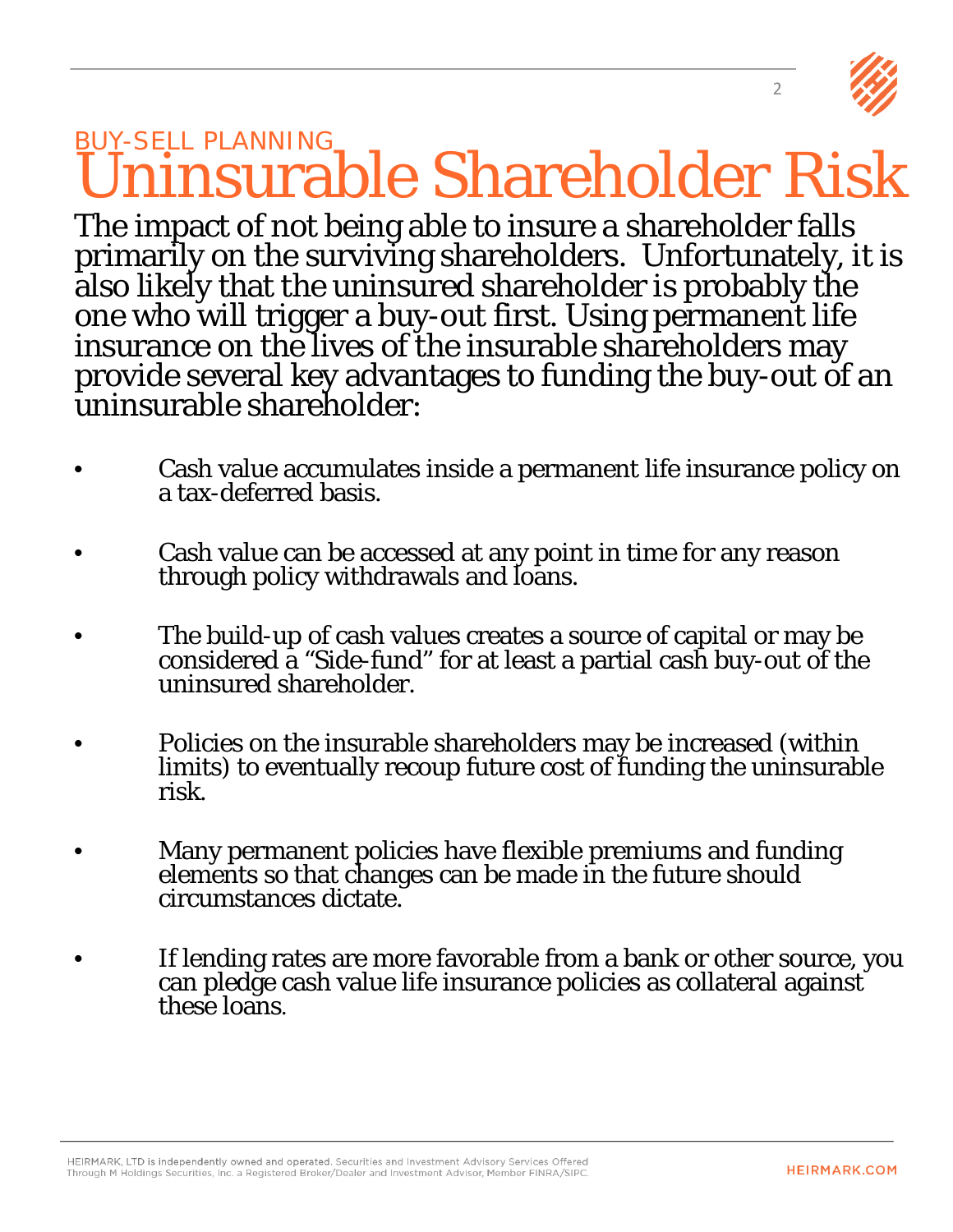3





2. Upon the death of the uninsured shareholder, corporation borrows against the cash values to help fund the buy-out

3. Careful monitoring and funding of the policies continues to assure a successful redemption of the other insurable shareholders in the future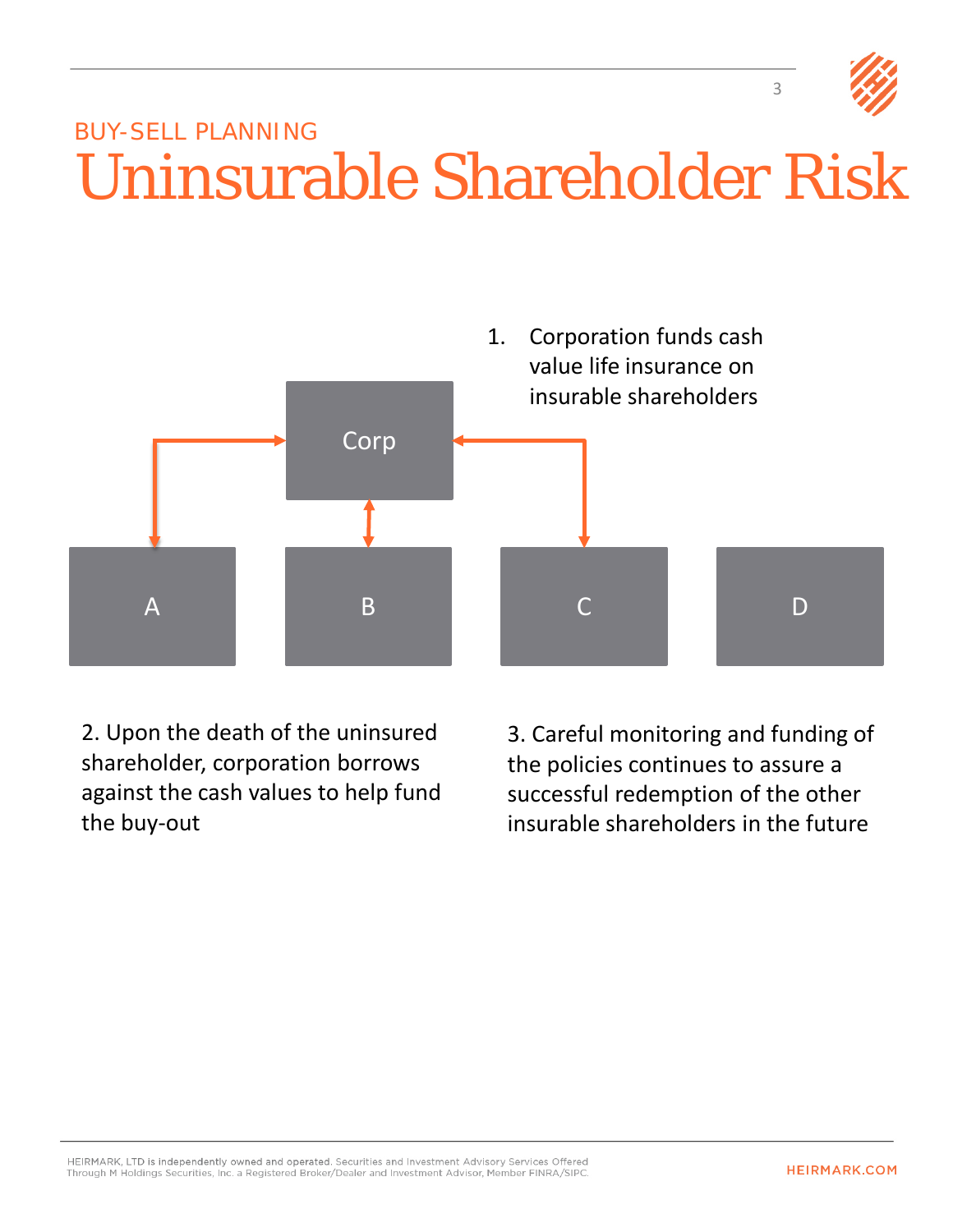

## BUY-SELL PLANNING Funding Analysis

| 6% Gross Return |           | Year 10           | Year 20           | Year 30           |
|-----------------|-----------|-------------------|-------------------|-------------------|
| <b>Insured</b>  | Premium   | <b>Cash Value</b> | <b>Cash Value</b> | <b>Cash Value</b> |
|                 |           |                   |                   |                   |
| Partner#1       | \$39,593  | \$298,940         | \$793,830         | \$1,500,161       |
|                 |           |                   |                   |                   |
| Partner#2       | \$77,377  | \$487,857         | \$1,173,708       | \$2,100,333       |
|                 |           |                   |                   |                   |
| Partner#3       | \$60,545  | \$430,501         | \$1,044,187       | \$1,843,640       |
|                 |           |                   |                   |                   |
| Totals          | \$177,515 | \$1,217,298       | \$3,011,725       | \$5,444,134       |

| 7% Gross Return |           | Year 10           | Year 20           | Year 30           |
|-----------------|-----------|-------------------|-------------------|-------------------|
| <b>Insured</b>  | Premium   | <b>Cash Value</b> | <b>Cash Value</b> | <b>Cash Value</b> |
|                 |           |                   |                   |                   |
| Partner#1       | \$39,593  | \$316,844         | \$898,043         | \$1,861,767       |
|                 |           |                   |                   |                   |
| Partner#2       | \$77,377  | \$519,521         | \$1,353,967       | \$2,754,765       |
|                 |           |                   |                   |                   |
| Partner#3       | \$60,545  | \$456,869         | \$1,197,719       | \$2,376,308       |
|                 |           |                   |                   |                   |
| Totals          | \$177,515 | \$1,293,234       | \$3,449,729       | \$6,992,840       |

*Illustrated pricing assumes TIAA-Cref MVUL product F50 preferred n/s, M51 preferred smoker and M50 Standard n/s. Not valid without life insurance illustrations showing important information about guaranteed & non-guaranteed values*